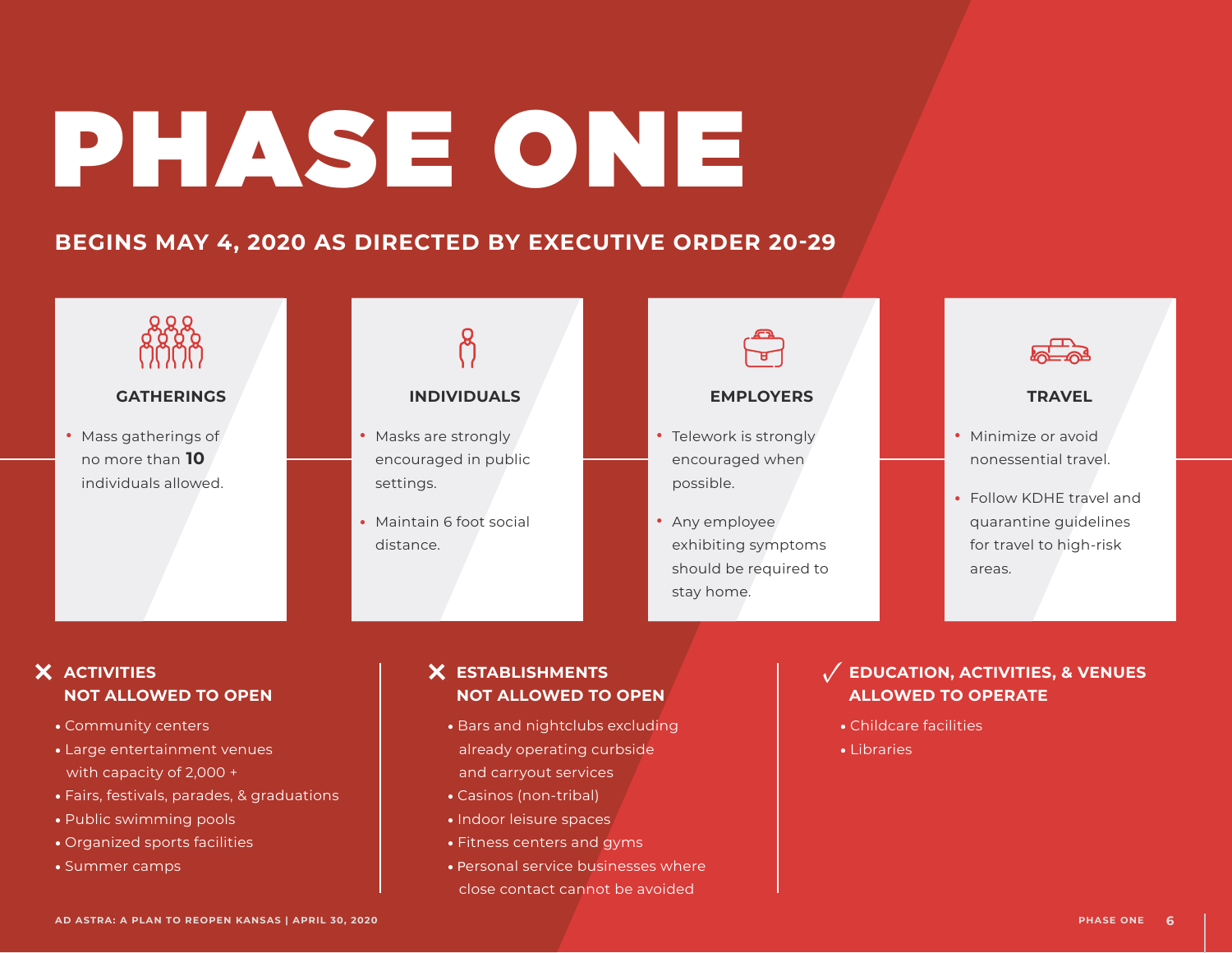# PHASE TWO

# **BEGINS NO EARLIER THAN MAY 18, 2020**

At a date determined by the Governor based on the overall progress of the State on outlined health metrics. The Governor will issue an Executive Order to move the State into this phase.



approved by the KDHE.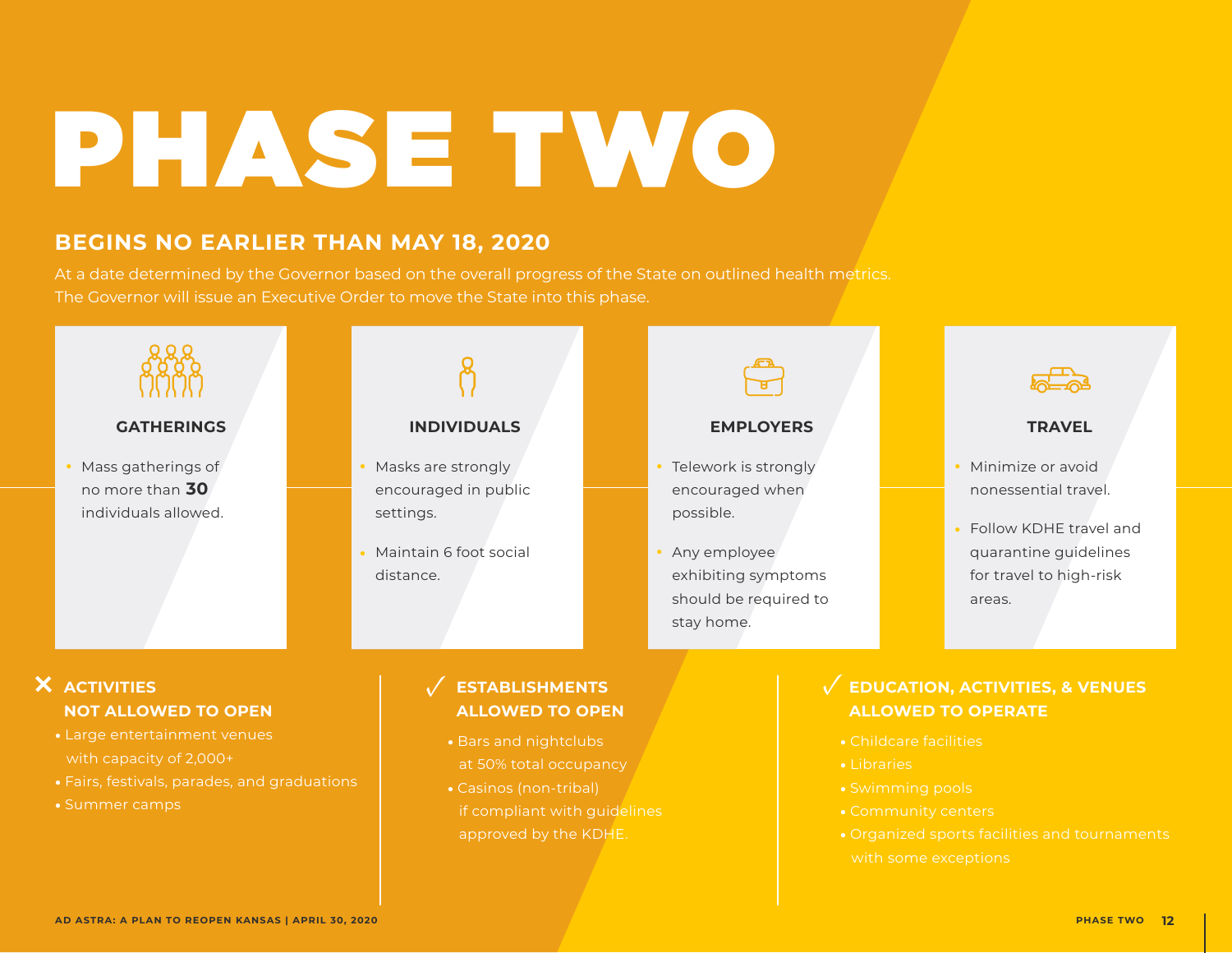# PHASE THREE

# **BEGINS NO EARLIER THAN JUNE 1, 2020**

At a date determined by the Governor based on the overall progress of the State on outlined health metrics. The Governor will issue an Executive Order to move the State into this phase.



### **BUSINESS AND ACTIVITY RESTRICTIONS**

All education, activities, venues and establishments may operate pursuant to mass gathering guidelines.